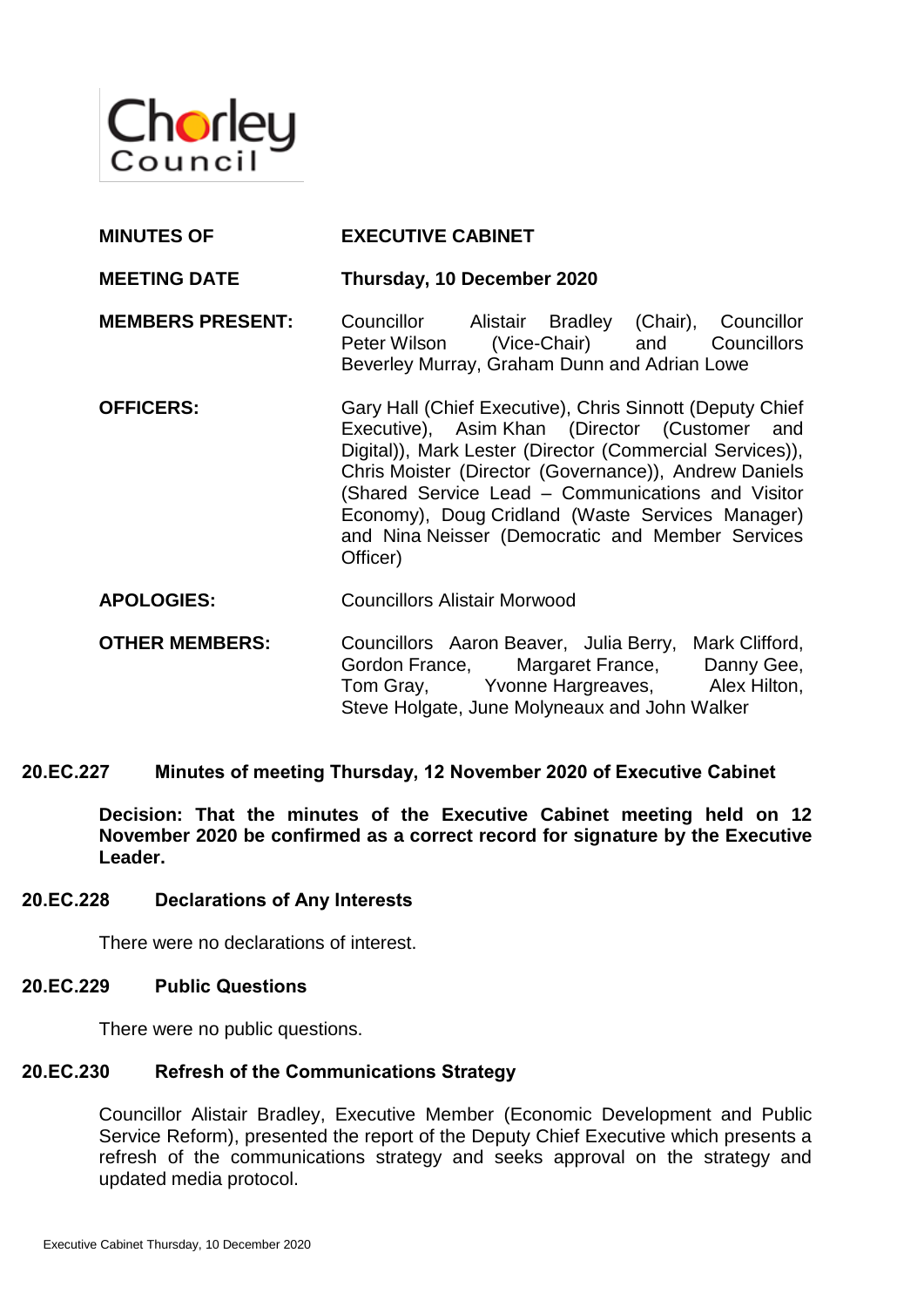The new strategy sets out the aims, objectives, and principles the council will adopt and also focuses on three areas for improvement that have been identified as part of the team review. The priority areas consist of doing digital better to engage with our residents, planning and prioritising, and improving internal communications.

Whilst reviewing the strategy, officers have adapted the media protocol to clarify the questions raised by members as to how a situation would be dealt with if there was a conflict of interest between both South Ribble and Chorley Council. This would be handled by working to the protocol for each authority and reflecting the view of each authority.

Members supported the proposals in the report.

## **Decision:**

- **1. To approve the new communications strategy.**
- **2. To approve the updated media protocol.**

### **Reasons for recommendation(s):**

To ensure the strategy is up-to-date.

### **Alternative options considered and rejected:**

- 1. It was considered not to update the strategy, but this has been rejected to enable us to develop the work of the communications team.
- 2. Various approaches and options have been considered as part of the team review of the summer and they form the basis of the new strategy.

## **20.EC.231 Revenue and Capital Budget Monitoring 2020-21**

Councillor Alistair Bradley, Executive Member (Economic Development and Public Service Reform), presented the report of the Chief Finance Officer which sets out the provisional revenue and capital outturn figures for the Council as compared against the budgets and efficiency savings targets set for the financial year 2020/21.

In summary, the projected revenue outturn currently shows a forecast in line with the budget for 2020/21 and the forecast of capital expenditure in 2020/21 is £21.713m. The Council's budget for 2020/21 includes a savings target of £150k from management of the staffing establishment. Members noted that the full savings of £150k have been achieved and officers advised that the council is not anticipating the use of any reserves as the savings made have put us in a positive position.

The Council's Medium-Term Financial Strategy reported that working balances are currently maintained at £4.0m due to the financial risks facing the Council. The forecast level of general fund balances as at 31 March 2021 will be £4.0m.

Members considered the impact of Covid-19, particularly for Market Walk and business rates. Business rates were down but reasonably strong and would continue to be monitored. Members paid tribute to officers and thanked them for all of hard their work during Covid-19 to ensure that the Council remains in a good position financially and discussed any possible financial risks going forward.

### **Decision:**

## **1. Note the full year forecast position for the 2020/21 revenue budget and capital investment programme.**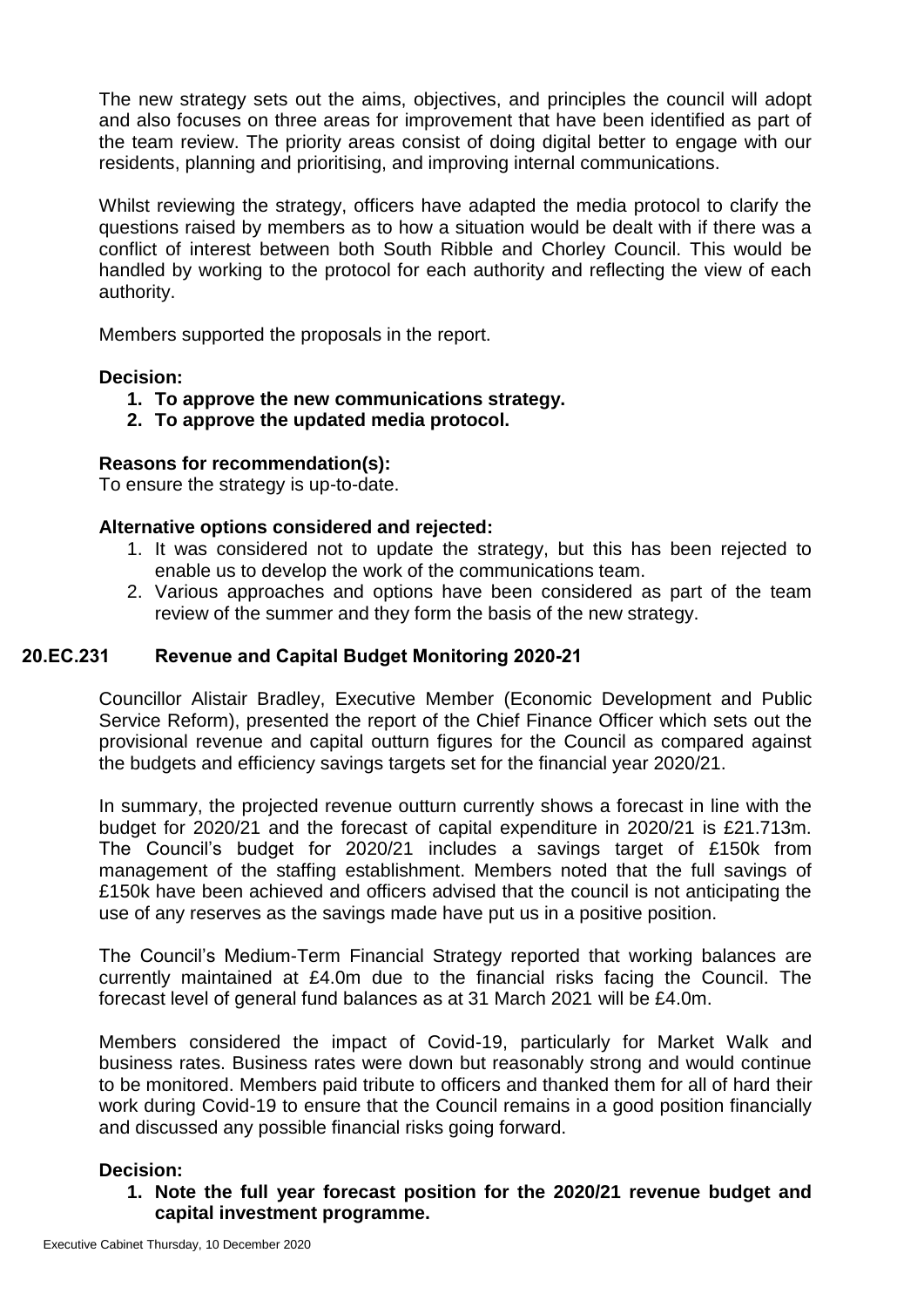## **2. Note the forecast position on the Council's reserves.**

### **3. Approve the capital programme to be delivered in 2020/21 to 2022/23.**

#### **Reasons for recommendation(s):**

To ensure the Council's budgetary targets are achieved.

#### **Alternative options considered and rejected:** None

# **20.EC.232 Approval for the contract award procedure and evaluation criteria for trade waste from council buildings**

Councillor Peter Wilson, Executive Member (Resources) presented a report of the Director of Customer and Digital which seeks approval for the contract award procedure and evaluation criteria for the two-year contract to undertake trade waste collections from Council buildings.

The Council as a business has a duty of care to ensure any waste it produces is collected and disposed of correctly. This includes waste from its offices, community centres, leisure centres, Chorley Markets and Market Walk shopping centre. The current contract will end on 31 March 2021 and new arrangements need to be put in place.

Evaluation of the tender will be on an 85% cost and 15% quality ratio. This is a routine procurement, so this ratio is considered reasonable. To support the council's green agenda, the evaluation criteria for the quality element will include a request for bidders to demonstrate how they achieve efficiencies and minimise carbon emissions in their fleet operations.

Members supported the proposals, in particular the consideration of the green agenda.

### **Decision:**

- **1. To approve the contract award procedure of an open invitation to tender advertised on the Council's procurement website, Chest. Tenders will be evaluated to establish the most economically advantageous tender based on 85% cost, 15% quality.**
- **2. To delegate to the Executive Member for Resources authority to approve the award of the contract to the winning bidder based upon the evaluation criteria.**

### **Reasons for recommendation(s):**

Under the Council's Contract Procedure Rules approval by the Executive Cabinet for contract award for tenders greater than £100,000 is required.

### **Alternative options considered and rejected:**

To not agree contract award procedure would fail to comply with the Council's Procurement rules.

### **20.EC.233 Exclusion of the Public and Press**

**Decision: To exclude the press and public for the following items of business on the grounds that it involves the likely disclosure of exempt information as**